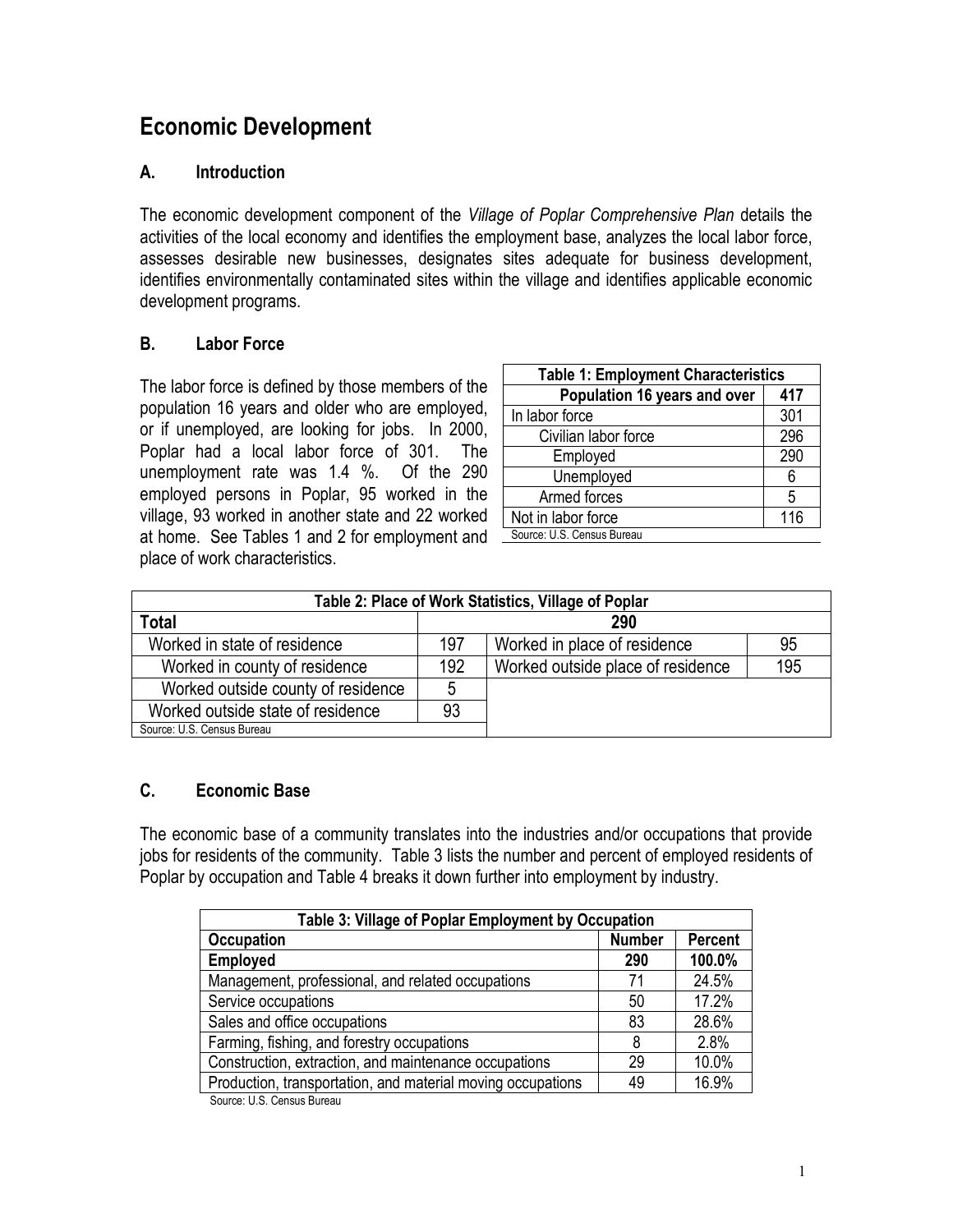Nearly 25 percent (72) of the Village's residents are employed in the education, health and social services industry sector. The manufacturing industry sector is second employing 16 percent of village residents. Considering the proximity of the metropolitan area of Duluth-Superior, many village residents are likely employed in those larger municipalities where jobs are more readily available.

| Table4: Village of Poplar Employment by Industry                 |               |                |
|------------------------------------------------------------------|---------------|----------------|
| <b>Industry</b>                                                  | <b>Number</b> | <b>Percent</b> |
| <b>Employed</b>                                                  | 290           | 100.0          |
| Agriculture, forestry, fishing, hunting and mining               |               | 2.4%           |
| Construction                                                     | 21            | 7.2%           |
| Manufacturing                                                    | 47            | 16.2%          |
| Wholesale trade                                                  | 13            | 4.5%           |
| Retail trade                                                     | 18            | 6.2%           |
| Transportation and warehousing, and utilities                    | 26            | 9.0%           |
| Information                                                      | 8             | 2.8%           |
| Finance, insurance, real estate, and rental leasing              | 10            | 3.4%           |
| Professional, scientific, management, and administrative         | 10            | 3.4%           |
| Educational, health and social services                          | 72            | 24.8%          |
| Arts, entertainment, recreation, accommodation and food services | 26            | 9.0%           |
| Other services (except public administration)                    | 26            | 9.0%           |
| Public administration                                            | 6             | 2.0%           |

Source: U.S. Census Bureau

## **D. Village of Poplar Employers**

The Wisconsin Department of Workforce Development (DWD), using a database including employers who pay taxes on wages and workers under the State's Unemployment Insurance law, reports that there are 25 employers in the Village of Poplar (Table 5). Most, but not all, employers are required to pay taxes on their payroll. Also, there is a lag period from when an employer opens/or closes a business and is included on this list. General Mills (Taco Plant) by far is the largest employer in the village.

| <b>Table 5: Village of Poplar Employers</b> |                                                  |                                        |
|---------------------------------------------|--------------------------------------------------|----------------------------------------|
| <b>Employer Name</b>                        | <b>Type of Employment</b>                        | <b>Employment</b><br><b>Size Range</b> |
| <b>VILLAGE MARKET LLP</b>                   | Supermarkets and other grocery stores            | $5-9$                                  |
| POPLAR HARDWARE CO INC                      | <b>Hardware stores</b>                           | 10-19                                  |
| POPLAR AUTO REFINISHING INC                 | Automotive body and interior repair              | 10-19                                  |
| POLAR GAS CO INC                            | Liquefied petroleum gas, bottled gas,<br>dealers | 10-19                                  |
| VIRGIL NELSON (Nelson Oil Co.)              | Other petroleum merchant wholesalers             | 1-4                                    |
| BRET ANN ENTERPRISES LLC (Mother's Kitchen) | <b>Full-service restaurants</b>                  | $5-9$                                  |
| <b>GRUBE TRUCKING INC</b>                   | Other specialized trucking, local                | 1-4                                    |
| MATT H LONG (Long's Well Drilling)          | Water and sewer system construction              | 1-4                                    |
| ORTHOPEDIC & SPINE THERAPY                  | Offices of specialty therapists                  | 10-19                                  |
| POPLAR GOLF AND RECREATION                  | Golf courses and country clubs                   | 1-4                                    |
| <b>BARNYARD BUDDIES CHILD CARE</b>          | Child day care services                          | $10 - 19$                              |
| POPLAR/IRON RIVER BLDG SUPPLY               | Other building material dealers                  | 10-19                                  |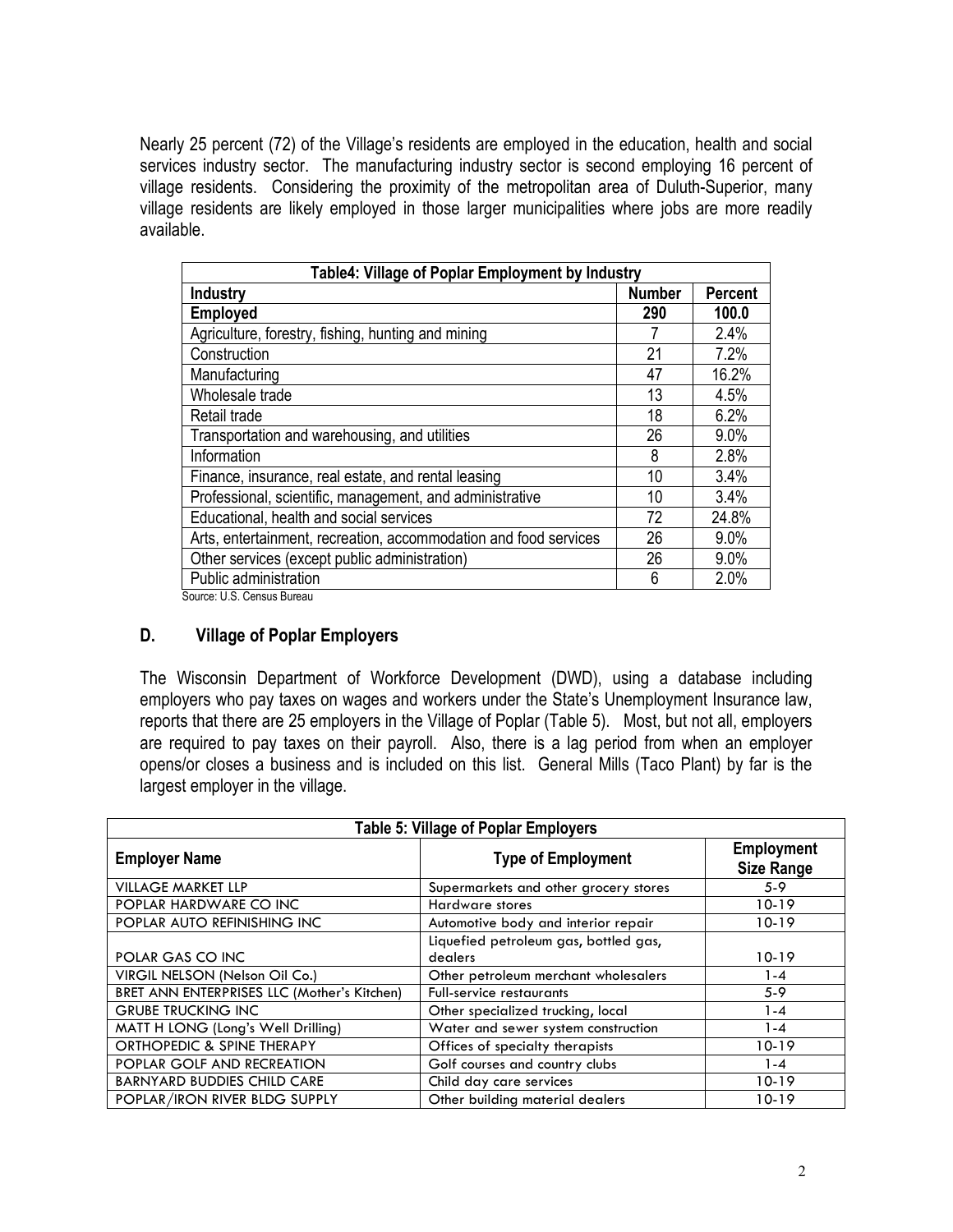| MIKRON INDUSTRIES INC                   | Plastics materials merchant wholesalers     | -4        |
|-----------------------------------------|---------------------------------------------|-----------|
| NATIONAL BANK OF COMMERCE               | Commercial banking                          | $5-9$     |
| TWIN PORTS ENERGY INC (1st Propane Twin | Liquefied petroleum gas, bottled gas,       |           |
| Ports)                                  | dealers                                     | 1-4       |
|                                         | Commercial machinery repair and             |           |
| ERNIE'S WELDING & MACHINE INC           | maintenance                                 | 1-4       |
| ARNOLD & JONES CONSTRUCTION             | Residential finish carpentry contractors    | l -4      |
| <b>VILLAGE OF POPLAR</b>                | Executive and legislative offices, combined | l -4      |
| SCHOOL DISTRICT OF MAPLE                | Elementary and secondary schools            | $20 - 49$ |
| SCHOOL DISTRICT OF MAPLE                | Elementary and secondary schools            | 50-99     |
| US POSTAL SERVICE/POPLAR                | Postal service                              | l -4      |
|                                         | Administrative management consulting        |           |
| <b>KERES CONSULTING INC</b>             | services                                    | 1 - 4     |
| Source: DWD, March 2007                 |                                             |           |

## **E. Environmentally Contaminated Sites**

The Wisconsin Department of Natural Resources Bureau of Remediation and Redevelopment Tracking System (BRRTS) program maintains a list of contaminated sites, or "brownfields," in the state. The DNR defines brownfields as "abandoned or under-utilized commercial or industrial properties where expansion or redevelopment is hindered by real or perceived contamination." Examples of brownfields might include a large abandoned industrial site or a small corner gas station. Properties listed in the DNR database are oftentimes self-reported, and do not necessarily represent a comprehensive listing of possible brownfields in a community. Table 6 lists the remediation activities in the Village of Poplar. As of February 2008, there were 18 remediation activities listed, four of which had a status of open, one no action and one removed from the list.

| Table 6: Environmentally Contaminated Sites in Poplar                                                                                                       |                                                        |                         |                     |
|-------------------------------------------------------------------------------------------------------------------------------------------------------------|--------------------------------------------------------|-------------------------|---------------------|
| <b>Status</b>                                                                                                                                               | <b>Activity Name</b>                                   | <b>Activity</b><br>Type | <b>Jurisdiction</b> |
| <b>CLOSED</b>                                                                                                                                               | <b>NELSON OIL</b>                                      | <b>ERP</b>              | <b>DCOM</b>         |
| OPEN                                                                                                                                                        | TORREYS FURNITURE CLINIC INC                           | <b>ERP</b>              | <b>DNR</b>          |
| <b>OPEN</b>                                                                                                                                                 | CONTAMINATION DETECTED-POPLAR<br><b>SEWER</b>          |                         | <b>DNR</b>          |
| <b>HURSH APARTMENTS</b><br><b>LUST</b><br><b>CLOSED</b>                                                                                                     |                                                        | <b>DNR</b>              |                     |
| <b>CLOSED</b>                                                                                                                                               | <b>NELSONS MOBIL</b><br><b>LUST</b>                    |                         | <b>DCOM</b>         |
| <b>OPEN</b>                                                                                                                                                 | POPLAR GOLF COURSE                                     | <b>LUST</b>             | <b>DNR</b>          |
| <b>CLOSED</b>                                                                                                                                               | LLOYD ERICKSON TRUCKING CO (FORMER)                    | <b>LUST</b>             | <b>DCOM</b>         |
| OPEN                                                                                                                                                        | POPLAR BLDG SUPPLY INC                                 | <b>LUST</b>             | <b>DNR</b>          |
| <b>CLOSED</b>                                                                                                                                               | POPLAR ELEMENTARY SCHOOL                               | <b>LUST</b>             | <b>DCOM</b>         |
| POPLAR RIVER - W END OF POPLAR CTY<br><b>SPILL</b><br><b>DNR</b><br><b>CLOSED</b>                                                                           |                                                        |                         |                     |
| <b>CLOSED</b>                                                                                                                                               | USH 2 - .5 MI E OF CTH P<br><b>SPILL</b><br><b>DNR</b> |                         |                     |
| <b>CLOSED</b>                                                                                                                                               | <b>JONASEN LINDSAY</b><br><b>SPILL</b><br><b>DNR</b>   |                         |                     |
| <b>HEARTLAND EXPRESS</b><br><b>SPILL</b><br><b>DNR</b><br><b>CLOSED</b>                                                                                     |                                                        |                         |                     |
| NOACTN                                                                                                                                                      | PV FOODS<br><b>NAR</b><br><b>DNR</b>                   |                         |                     |
| <b>REMOVED</b>                                                                                                                                              | WI DOT - NELSON POPLAR<br><b>REMOVED</b><br><b>DNR</b> |                         |                     |
| Source: WDNR BRRTS<br>LUST-Leaking Underground Storage Tank ERP-Environmental Repair, NAR: No Action Required by RR Program<br>DCOM: Department of Commerce |                                                        |                         |                     |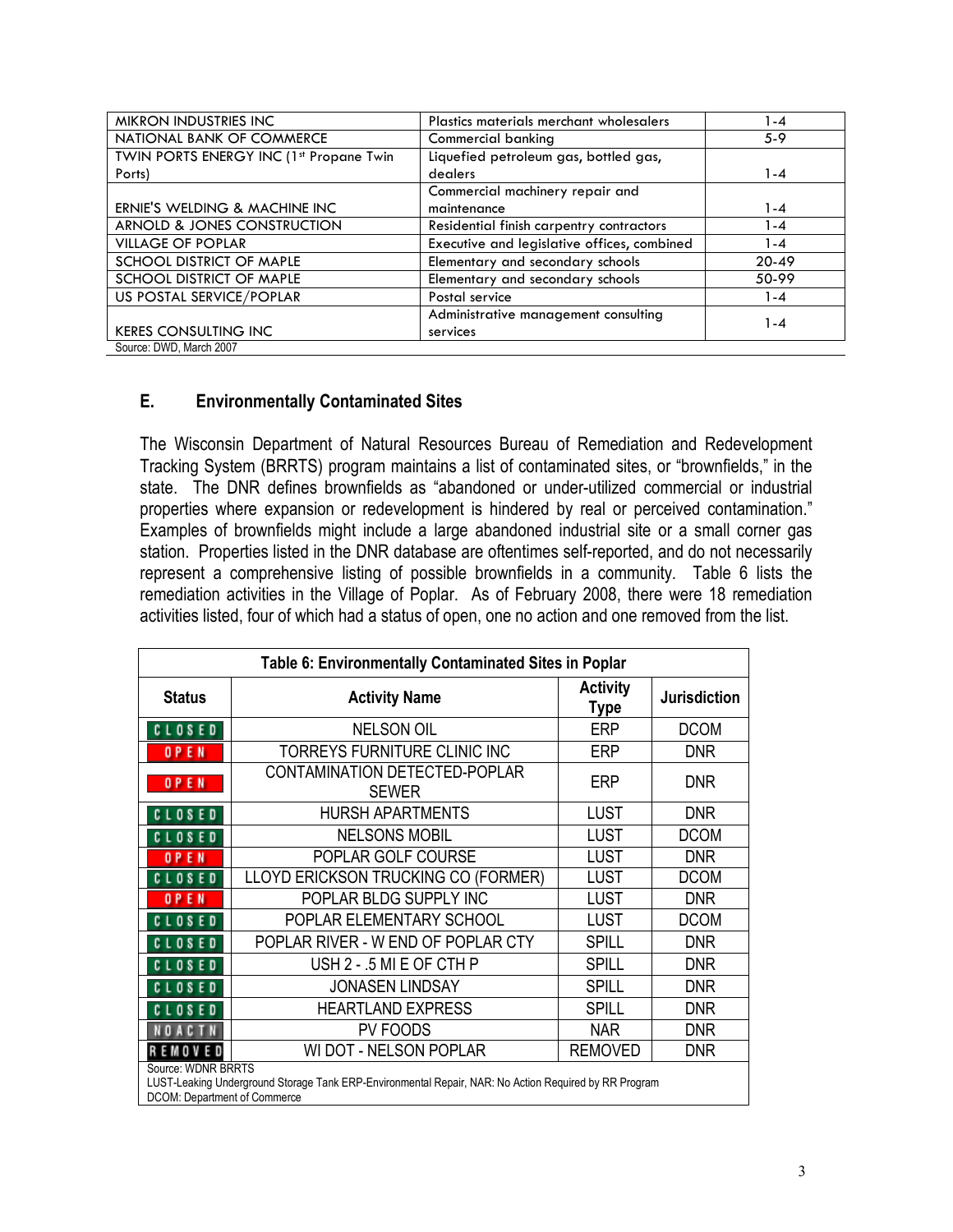# **F. Attracting and Retaining Business & Industry**

Business attraction activities are designed to encourage businesses and industries that are expanding or planning to relocate, to choose your community. New businesses enhance and diversify the economic base, and improve the quality of life. In order for Poplar to attract new businesses or retain existing ones, it must provide a competitive and attractive environment. Like most villages in Douglas County, Poplar has both strengths and weaknesses for attracting and retaining business and industry. Below is the top five strengths and weaknesses.

| <b>STRENGTHS</b>                         | <b>WEAKNESSES</b>                          |
|------------------------------------------|--------------------------------------------|
| 1. Proximity to USH 2                    | Lack of ED funds                           |
| 2. Good schools                          | 2. Village residents like status quo       |
| 3. Municipal sewer                       | 3. Lack of community promotion             |
| 4. Available workforce w/good work ethic | 4. Spotty quality water supply             |
| 5. Good quality of life                  | 5. Lake of readily available land for sale |

# **G. Desired Businesses & Industries**

Types of new business and industry were discussed during the comprehensive planning process. The Village of Poplar would like to attract the following types of employment opportunities in the future:



# **H. Economic Development Programs and Organizations**

It is estimated that 85 percent of the employment in an area is generated by the existing businesses; therefore, retaining those businesses and industries is a high priority for the Village of Poplar and economic development organizations. To accomplish this, the obstacles that restrict the growth of existing businesses must be removed and assistance must be given to them to help them remain competitive in a global economy. This section provides information on existing programs, initiatives, infrastructure, and organizations available to attract/retain businesses and industries in the Village of Poplar.

## **The Development Association Inc.**

The Development Association, Inc. is a nonprofit 501© (6) organization. Its mission is to assist with retention, expansion, creation and recruitment of businesses in Superior and Douglas County Wisconsin. Its Board of Directors, consisting of eleven members, is made up of business owners, economic development professionals, bankers and City and County government representatives. These individuals bring a variety of expertise, knowledge and vision to the table. The Development Association has been in existence for over 40 years. The organization administers the Douglas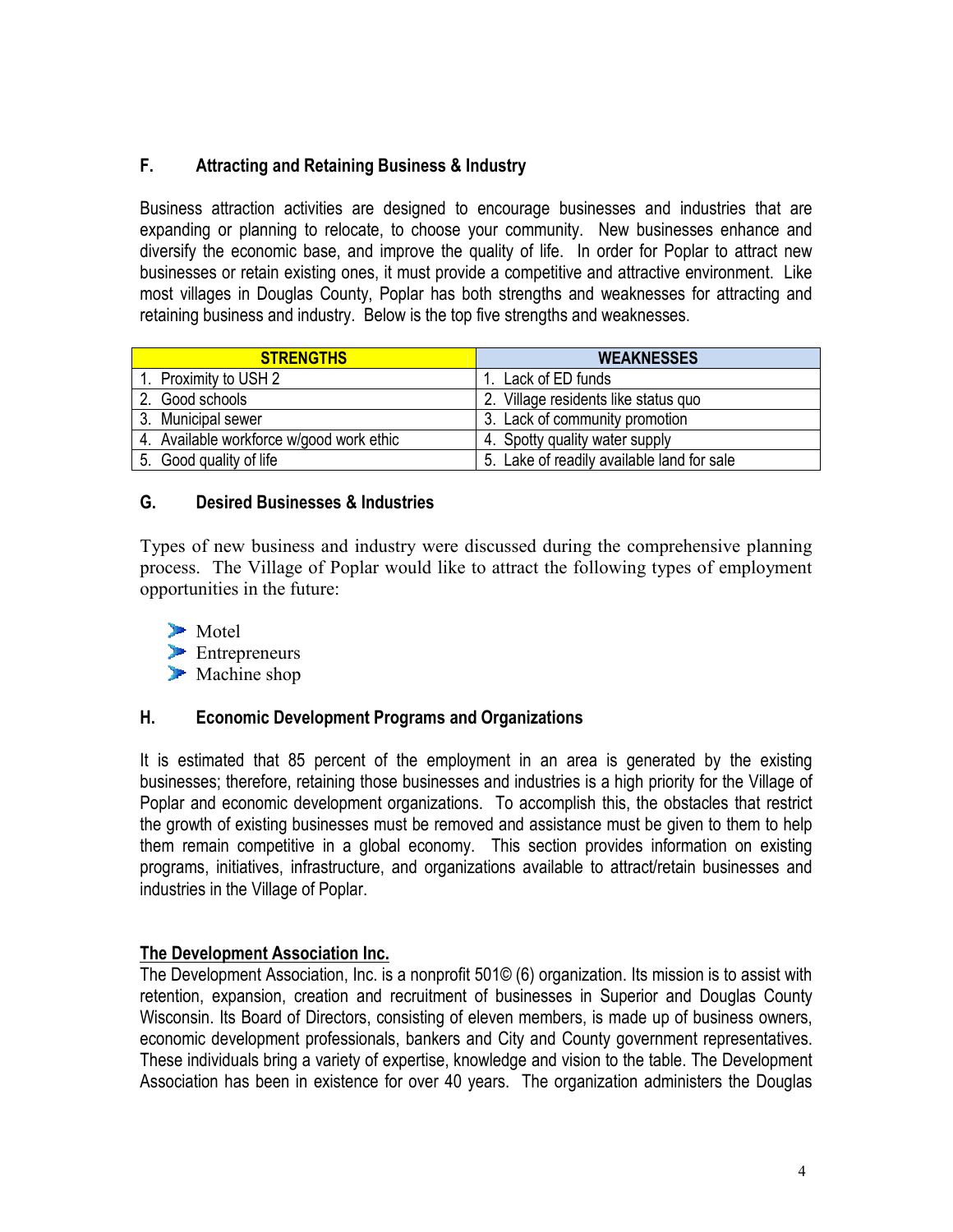County Revolving Loan Fund on behalf of Douglas County and also manages the Superior Business Center, Inc., an incubator facility.

### **Douglas County Revolving Loan Fund**

This revolving loan fund was developed to promote economic growth in Douglas County through recruitment, expansion and retention of business and industry. Loan amounts are for up to \$50,000 and funds are available to businesses within Douglas County. Requirements include that at least one job per \$5,000 of RLF financing, or one job per \$8,000 of RLF financing for each commitment to hire JTPA-eligible persons and the RLF board will not consider jobs created prior to its final approval for job creation; investment prior to its approval as equity contribution; or financing disbursed prior to their approval as participation financing. Allowable use of proceeds includes land purchase, building, equipment and working capital.

#### **Superior Life Technology Zone Program**

In June 2002, Douglas County was one of six counties in Northwest Wisconsin designated as a Technology Zone (called "Superior Life") by the Wisconsin Department of Commerce. Developed out of the Build Wisconsin initiative, the Technology Zone program brings \$5 million in income tax incentives for high-tech development in the area. The Technology Zone program will help the county generate high-wage jobs through the startup and expansion of technology-based businesses. Eligible businesses will be certified by the Department of Commerce for tax credits based on their ability not only to create high-wage jobs and investment but also to support the development of high-tech industries in the region.

#### **Workforce Development**

Wisconsin Indianhead Technical College (WITC) is an accredited postsecondary educational institution serving northwestern Wisconsin. WITC Superior campus located in the City of Superior is within an easy commute of Poplar. WITC offers customized training and technical assistance to business and industry to help them become more competitive, increase productivity, and to retain workers. This customized training is available at the business site or in a campus classroom setting.

Located in neighboring Ashland County, in the City of Ashland, is Northland College. This is a four-year baccalaureate degree college that is internationally known for its environmental degree programs.

The University of Wisconsin-Superior is a public liberal arts college offering more than 30 undergraduate major fields of studies. It provides academic programs such as accounting, teacher education, and biology and innovative programs such as legal studies, art therapy, and transportation and logistics management. In addition, its graduate studies program offers advanced degrees in teacher education and administration, counseling, visual arts, and communicating arts. For nontraditional students, UW-Superior offers options such as an extended degree program, a center for continuing education/extension, and distance learning programs.

#### **Business Development Assistance**

There are several options available for small businesses in the Village of Poplar seeking technical assistance. One is the Wisconsin Business Innovation Corporation (WBIC), a partner organization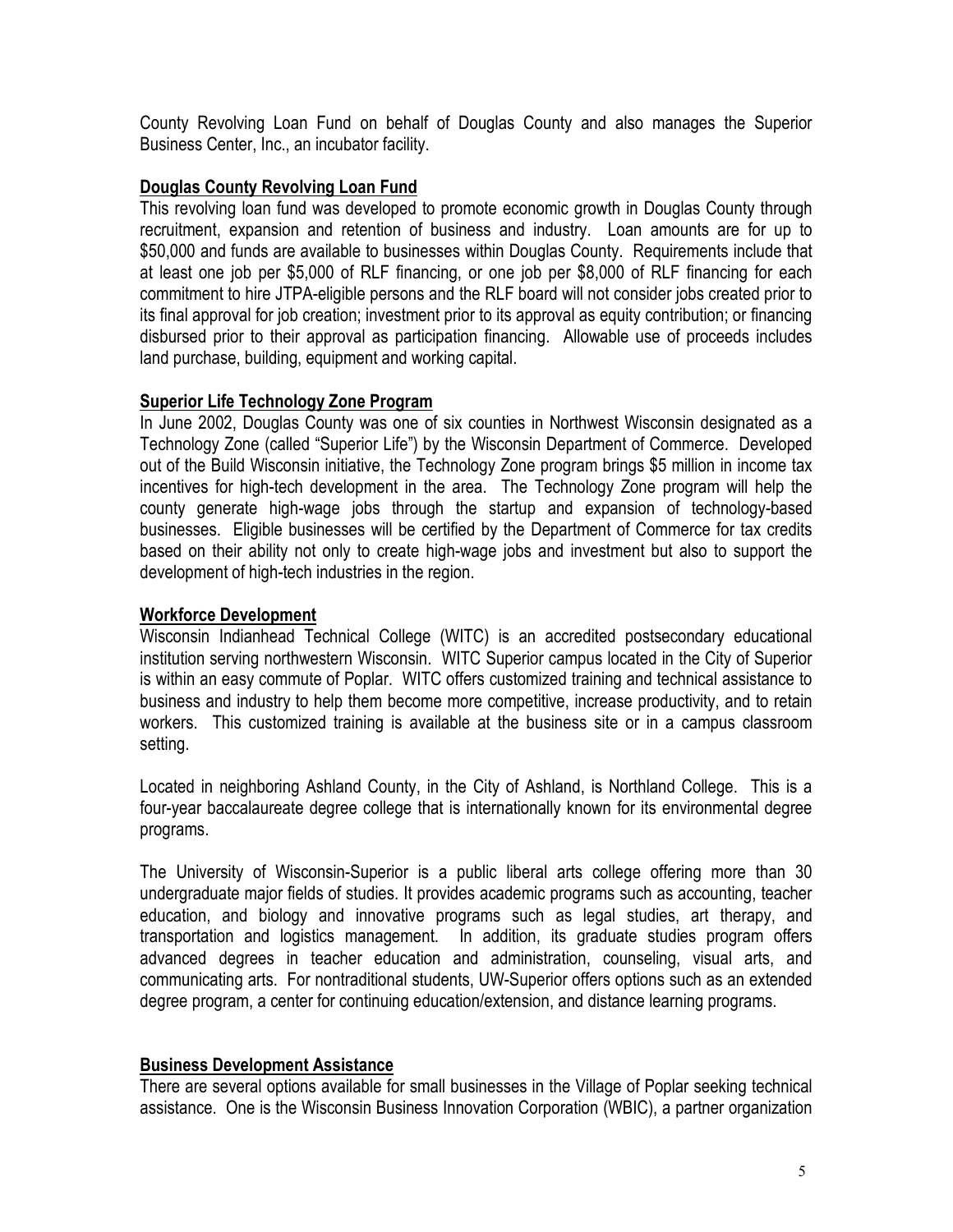formed by the Northwest Regional Planning Commission (NWRPC). Although its office is located in Washburn County, its service area is a ten-county region. Beginning in 1996, WBIC has developed a unique array of technical, financial, and business support services for start-up and expanding businesses. This work involves analyzing a firm's financial needs including preparation or review of financial projections, analyzing requirements and procedures of the various financing programs, identifying the appropriate funding sources, structuring sources and uses of funds, and the preparation of forms and documents needed in applications.

The University of Wisconsin-Extension Business and Manufacturing unit focuses on technical, managerial and general business education and support to Wisconsin businesses. Through the statewide Small Business Development Center (SBDC) network, Wisconsin entrepreneurs learn to start new businesses, expand their operations, and use technology to access learning, improve profits, and create new jobs. The center maintains a business-to-business network so a new business can ask for business expertise from a pertinent resource.

#### **Access to Financing and Venture Capital**

Small businesses create the majority of new jobs, but are the least able to obtain reasonable financing for job-creating expansions and start-ups. Because of the shortage of long-term financing, small businesses are frequently unable to match the term of financing with the life of the asset.

The Northwest Wisconsin Business Development Corporation (NWBDC) is a non-profit corporation formed by NWRPC to address the critical need for business financing in northwest Wisconsin. It is targeted at the best economic development opportunities of the area: the timber and wood products industry, tourism, and other manufacturing and service industries. NWBDC manages three revolving loan funds (RLFs) and a technology seed fund. The overall goal of the RLFs is to stimulate private sector investment in long-term business assets and to create new jobs. The funds partially fill the gap in private capital markets for long-term fixed rate financing. The technology seed fund can be used to complete research and development activities and validate the technology, develop prototypes, and file patents and copyrights.

In addition to the NWBDC loan funds, Douglas County is part of the Northwest Wisconsin Regional Economic Development Fund (NWREDF), a financing tool available to businesses that will invest private funds and create economic impact in the ten county area served by the Northwest Regional Planning Commission (NWRPC). Currently, businesses located in seven of the ten counties served by NWRPC are eligible to apply for funding under the NWREDF program. Funding for the program was provided by communities in these seven counties pooling their local Community Development Block Grant (CDBG) for Economic Development Revolving Loan Funds (RLF's). The local CDBG RLF's were funded by grants provided to the communities by the Wisconsin Department of Commerce through the U.S. Department of Housing and Urban Development's CDGD program.

In late 2000, a community-based venture capital (equity) fund called the Wisconsin Rural Enterprise Fund, LLC (WREF) was established by the Wisconsin Business Innovation Corporation. It was formed to create a capital fund that would provide self-sustaining, moderate growth through financial investments made in rural businesses that meet the WREF criteria. Technology intensive businesses, which have the potential to create high-skilled, high-wage jobs in rural areas, are the targeted businesses. Currently, it is the only Northwest Wisconsin community-based venture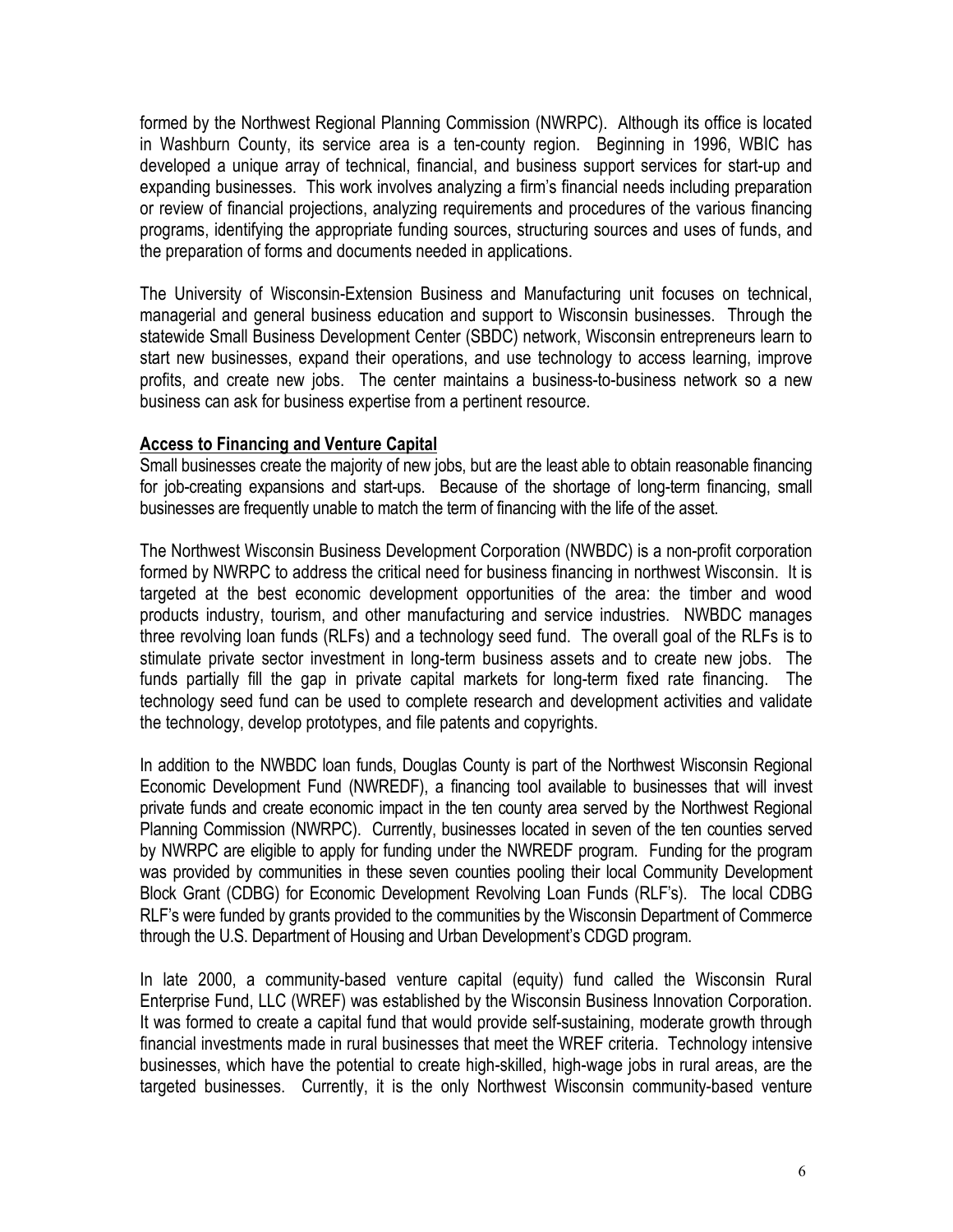capital fund; and its members include, besides WBIC, rural electric cooperatives and local community development organizations.

#### **Economic Development Administration**

The U.S. Department of Commerce Economic Development Administration offers two programs for assistance with economic development that apply to the Village of Poplar. One is the Public Works and Economic Development Facilities Assistance Program, which supports the construction or rehabilitation of essential public infrastructure and development facilities necessary to generate private sector jobs and investment, including investments that support technology-led development, redevelopment of brownfield sites, and eco-industrial development. Secondly, the Economic Adjustment Assistance Program is available to (1) address the immediate needs of businesses and communities presently undergoing transition due to a sudden and severe job loss and (2) demonstrate new and proactive approaches for economic competitiveness and innovative capacity for threatened regions and communities.

#### **USDA Wisconsin Rural Development**

Several loan and grant programs of benefit to the county and local business development are available from the USDA Rural Development. One of those programs is the Community Facility Guaranteed Loans Program, which provides funding to local units of government to construct, enlarge, extend, or otherwise improve community facilities providing essential services in rural areas and towns.

The Rural Economic Development Loans and Grants Program helps develop projects that will result in a sustainable increase in economic productivity, job creation, and incomes in rural areas. Projects may include business start-ups and expansion, community development, incubator projects, medical and training projects, and feasibility studies.

The purpose of the Business and Industry Direct Loan Program is to improve, develop, or finance business, industry, and employment and improve the economic and environmental climate in rural communities. Loan purposes include purchase and expansion of land, equipment, buildings, and working capital. Loans to public bodies can be used to finance community facilities and construct and equip industrial plants for lease to private businesses.

The Community Facilities Direct Loans and Grants Program provides funding for essential community facilities (CF) such as municipal buildings, day care centers, and health and safety facilities. Examples include fire halls, fire trucks, clinics, nursing homes, and hospitals. CF loans and grants may also be used for such things as activity centers for the handicapped, schools, libraries, and other community buildings.

## **Wisconsin Department of Commerce**

At least three programs are available to local units of government through the Wisconsin Department of Commerce. The first program is the Community Development Block Grant for Economic Development (CDBG-ED). Its purpose is to provide resources to local governments that will enable them to assist economic development projects in their community. The local unit of government is the applicant and recipient of the funds. A specific business, which must be located in a municipality of 50,000 or fewer, is loaned the funds for eligible business development uses.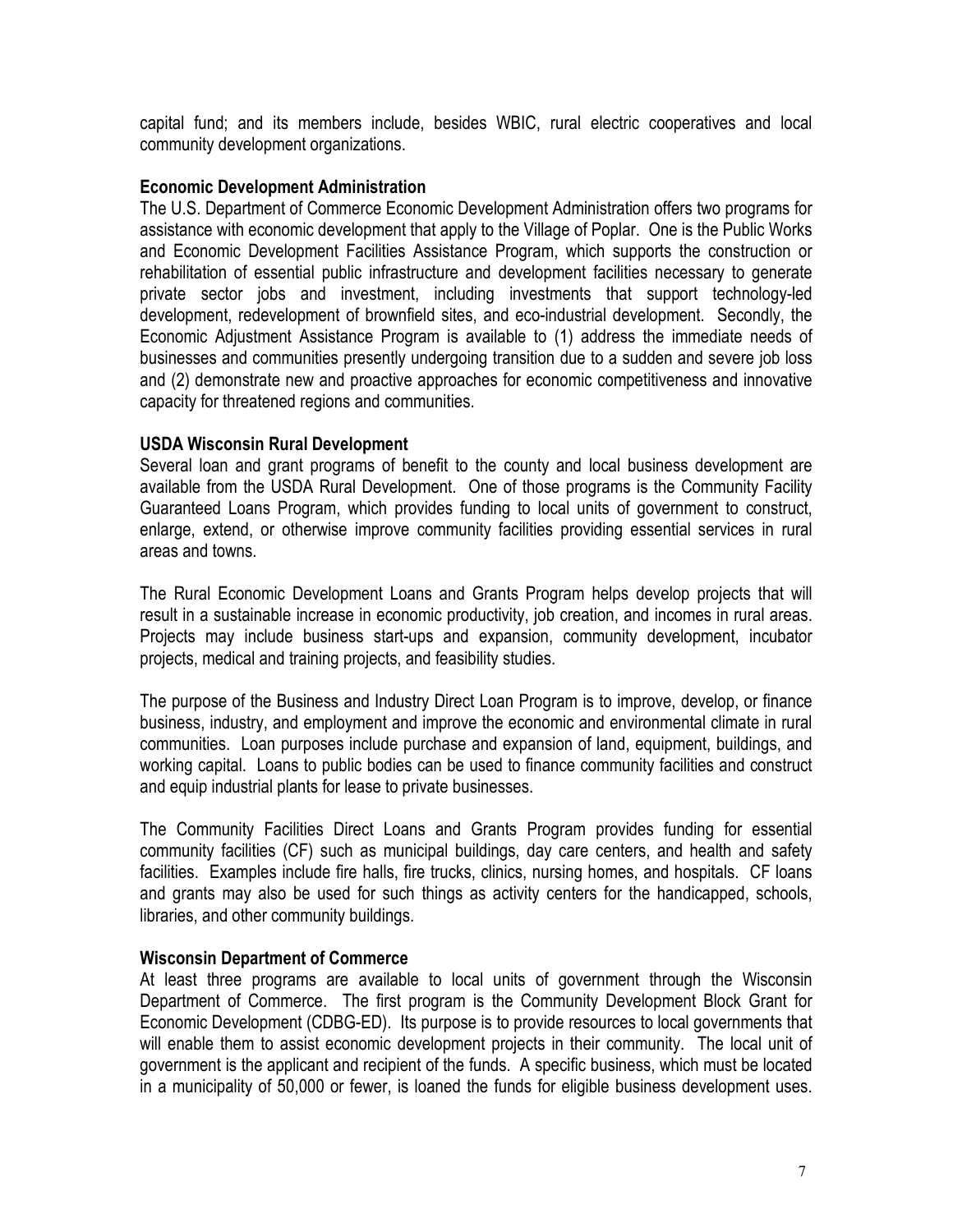When the funds are repaid to the local government, they may stay in the community to be used as a revolving loan fund to assist other businesses in the community.

The second program is the Community Development Block Grant Public Facilities for Economic Development (CDBG-PFED). Its purpose is to provide grant funds to local governments that will enable them to provide needed public facilities (i.e., streets, sewer mains, water mains, etc.) to private business enterprises that are going to create full-time jobs by starting or expanding their businesses because of the availability of the funded public facilities.

The third program available from the Wisconsin Department of Commerce is the Community-Based Economic Development Program (CBED). Its purpose is to provide financing assistance to local governments and community-based organizations that undertake planning or development projects or that provide technical assistance in support of business (including technology-based businesses) and community development.

#### **Wisconsin Departments of Tourism and Commerce**

The Tourism Development Initiative is a multi-faceted program designed to assist tourism businesses that have been severely affected by consecutive winters with minimal snowfall. The program offers planning and training grants that focus on tourism development and diversification at the business and municipal levels. A Snow Emergency Loan is available to qualifying small businesses that can document significant revenue loss caused by the lack of snow.

#### **Wisconsin Department of Transportation**

Available from the Wisconsin Department of Transportation is a program called the Transportation Facilities Economic Assistance and Development Program (TEA). The intent of the TEA program is to help support new business development in Wisconsin by funding transportation improvements that are needed to secure jobs in the state. A governing body, a business, a consortium group, or any combination thereof can apply for TEA program funding.

#### **Northwest Regional Planning Commission**

The Northwest Regional Planning Commission is a cooperative venture of the local units of governments in the ten counties of Ashland, Bayfield, Burnett, Douglas, Iron, Price, Rusk, Sawyer, Taylor, and Washburn and the five regional tribal nations of Bad River, Lac Courte Oreilles, Red Cliff, St. Croix, and Lac du Flambeau. The purpose of NWRPC is to assist its member communities to promote sustainable economic development, develop public facilities, provide planning and technical services, efficiently manage and conserve natural resources, and protect the environment. Every five years, NWRPC, with the cooperation of the local units of government in its region, prepares a Comprehensive Economic Development Strategy for the entire Northwest Region.

In an effort to build a focused development strategy for the Northwest Region, NWRPC developed three non-profit development corporations, each focusing on a specific area need and opportunity including financing for business start-up and expansions (Northwest Wisconsin Business Development Corporation), technology-based business development (Wisconsin Business Innovation Corporation), and affordable housing (Northwest Affordable Housing, Inc.).

#### **Northwest Wisconsin Business Development Corporation**